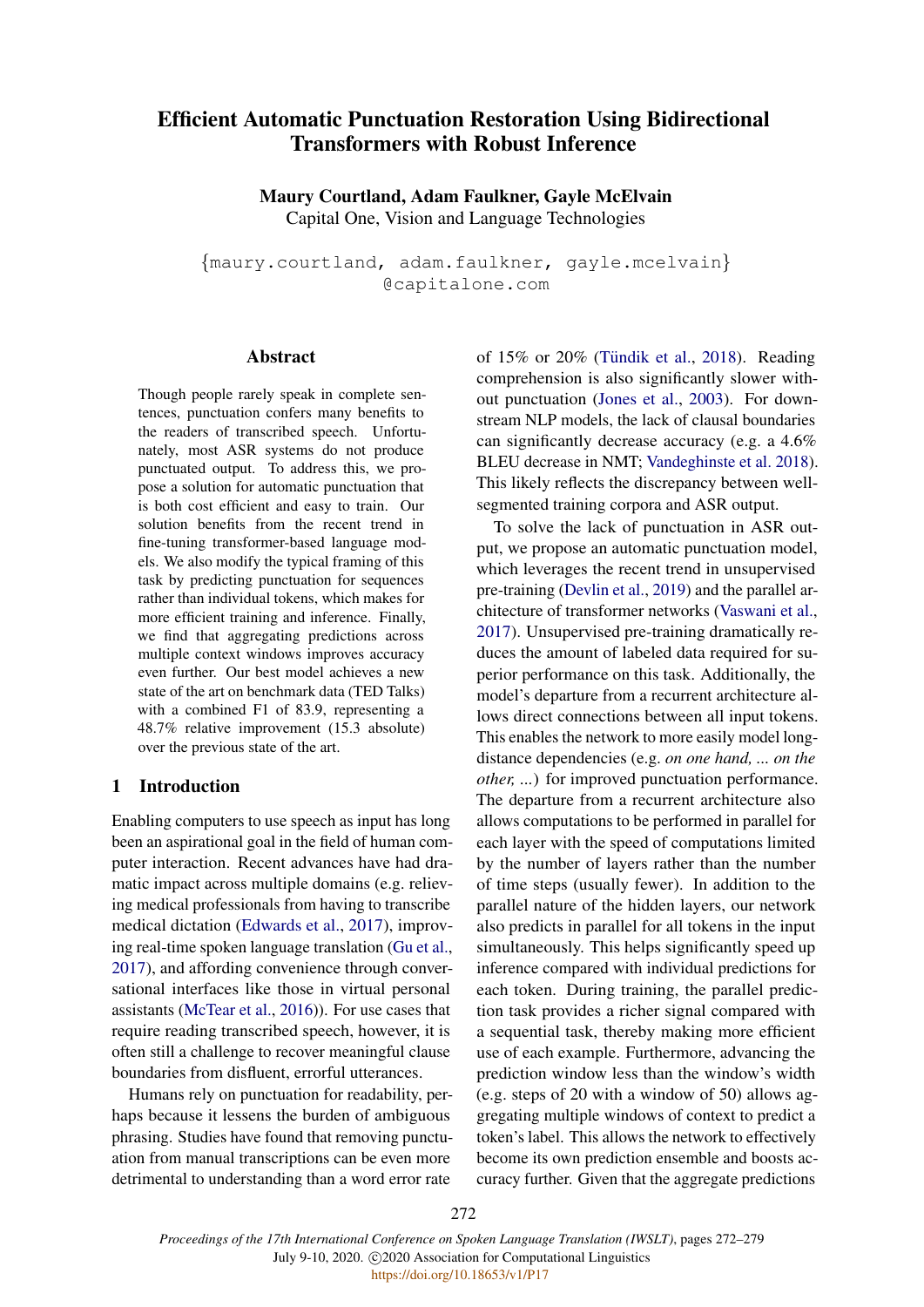are independently obtained, these calculations too can be performed in parallel.

# 2 Related Work

Our biggest departure from previous approaches lies in the parallel nature of inference and the deep bidirectional information flow of our model (for more detail, see [Devlin et al.](#page-4-0) [2019\)](#page-4-0). This is in contrast with the vast majority of previous approaches which use a variant of Recurrent Neural Network architecture [\(Tundik et al.,](#page-6-3) [2017;](#page-6-3) [Vandeghinste](#page-6-1) [et al.,](#page-6-1) [2018;](#page-6-1) [Ballesteros and Wanner,](#page-4-1) [2016;](#page-4-1) Alumäe [et al.,](#page-4-2) [2019;](#page-6-4) Szaszák, 2019; Öktem, [2018;](#page-7-0) [Xu et al.,](#page-6-5) [2016;](#page-6-5) [Pahuja et al.,](#page-5-4) [2017;](#page-5-4) [Tundik and Szaszak,](#page-6-6)  $2018$ ; Tündik et al.,  $2017$ ; [Tilk and Alumae,](#page-6-8)  $2015$ ; Żelasko et al., [2018;](#page-7-1) Treviso and Aluísio, [2018\)](#page-6-9). This includes those that incorporate acoustic information [\(B. Garg and Anika,](#page-4-3) [2018;](#page-4-3) [Moro and Sza](#page-5-5)[szak,](#page-5-5) [2017;](#page-5-5) Szaszák and Tündik, [2019;](#page-6-10) [Nanchen](#page-5-6) [and Garner,](#page-5-6) [2019;](#page-5-6) Moró and Szaszák, [2017;](#page-5-7) [Klejch](#page-5-8) [et al.,](#page-5-8) [2016,](#page-5-8) [2017\)](#page-5-9) and those that apply attention on top (Tilk and Alumäe, [2016;](#page-6-11) [Salloum et al.,](#page-6-12) [2017;](#page-6-12) Öktem et al., [2017;](#page-7-2) [Kim,](#page-5-10) [2019;](#page-5-10) [Juin et al.,](#page-5-11) [2017\)](#page-5-11).

Though non-sequential, several previous approaches use simpler network architectures (e.g. DNNs [\(Yi et al.,](#page-6-13) [2017;](#page-6-13) [Che et al.,](#page-4-4) [2016\)](#page-4-4) or CNNs  $(B.$  Garg and Anika, [2018;](#page-4-3) [Che et al.,](#page-4-4) [2016;](#page-4-4) [Zelasko](#page-7-1) [et al.,](#page-7-1) [2018\)](#page-7-1)), which have less predictive power. The handful of approaches that make use of Transformer architectures are not bidirectional [\(Chen](#page-4-5) [et al.,](#page-4-5) [2020;](#page-4-5) [Nguyen et al.,](#page-5-12) [2019;](#page-5-12) Vāravs and Sal[imbajevs,](#page-6-14) [2018;](#page-6-14) [Wang et al.,](#page-6-15) [2018\)](#page-6-15). Our model also differs from the above in that it leverages pretraining to reduce training time and increase accuracy. The one previous work that uses a pretrained bidirectional transformer [\(Cai and Wang,](#page-4-6) [2019\)](#page-4-6) only predicts punctuation one token at a time, which significantly increases both training and inference time. It is also unable to aggregate predictions across multiple contexts, limiting performance.

### 3 Method

Architecture The network architecture can be seen in Figure [1.](#page-1-0) The first component of our network is a pre-trained language model (RoBERTabase; [Liu et al.](#page-5-13) [2019\)](#page-5-13) employing the recent deep bidirectional Transformer architecture [\(Devlin et al.,](#page-4-0) [2019;](#page-4-0) [Vaswani et al.,](#page-6-2) [2017\)](#page-6-2). The network's input is a sequence of unpunctuated lowercased words tokenized using RoBERTa's tokeniza-

tion scheme (see [Liu et al.](#page-5-13) [2019](#page-5-13) for more details). We then add two additional linear layers after the pre-trained network with each layer preserving the fully-connected nature of the entire network. The first linear layer maps from the masked language model output space to a hidden state space for each input token with parameters shared across tokens. The second linear layer concatenates the hidden state representations into a vector for the prediction window which allows the tokens to interact arbitrarily within the window. We then apply batch normalization [\(Ioffe and Szegedy,](#page-5-14) [2015\)](#page-5-14) and dropout (best results obtained with a rate of 0.2; [Hinton](#page-5-15) [et al.](#page-5-15) [2012\)](#page-5-15) prior to predicting punctuation marks for all tokens in the window.

When aggregating predictions across contexts, activations at the sequence layer are added for each token prior to classification (see Figure [1](#page-1-0) for visualization). Prediction is performed in parallel during both training and inference with the output size of the final classifier being  $|classes| * length_{window}$ .

<span id="page-1-0"></span>

Figure 1: The punctuation network takes as input a sequence of unpunctuated words tokenized in the same manner as RoBERTa. It outputs predictions for these sequences individually during training (layer  $O_n$ ). For validation and testing, however, these labels are aggregated across overlapping context windows to obtain the final punctuation predictions (layer  $Y_n$ ). Note that while the pre-trained LM's output begins as vocabulary distributions, they cease to be so once the entire network undergoes fine-tuning.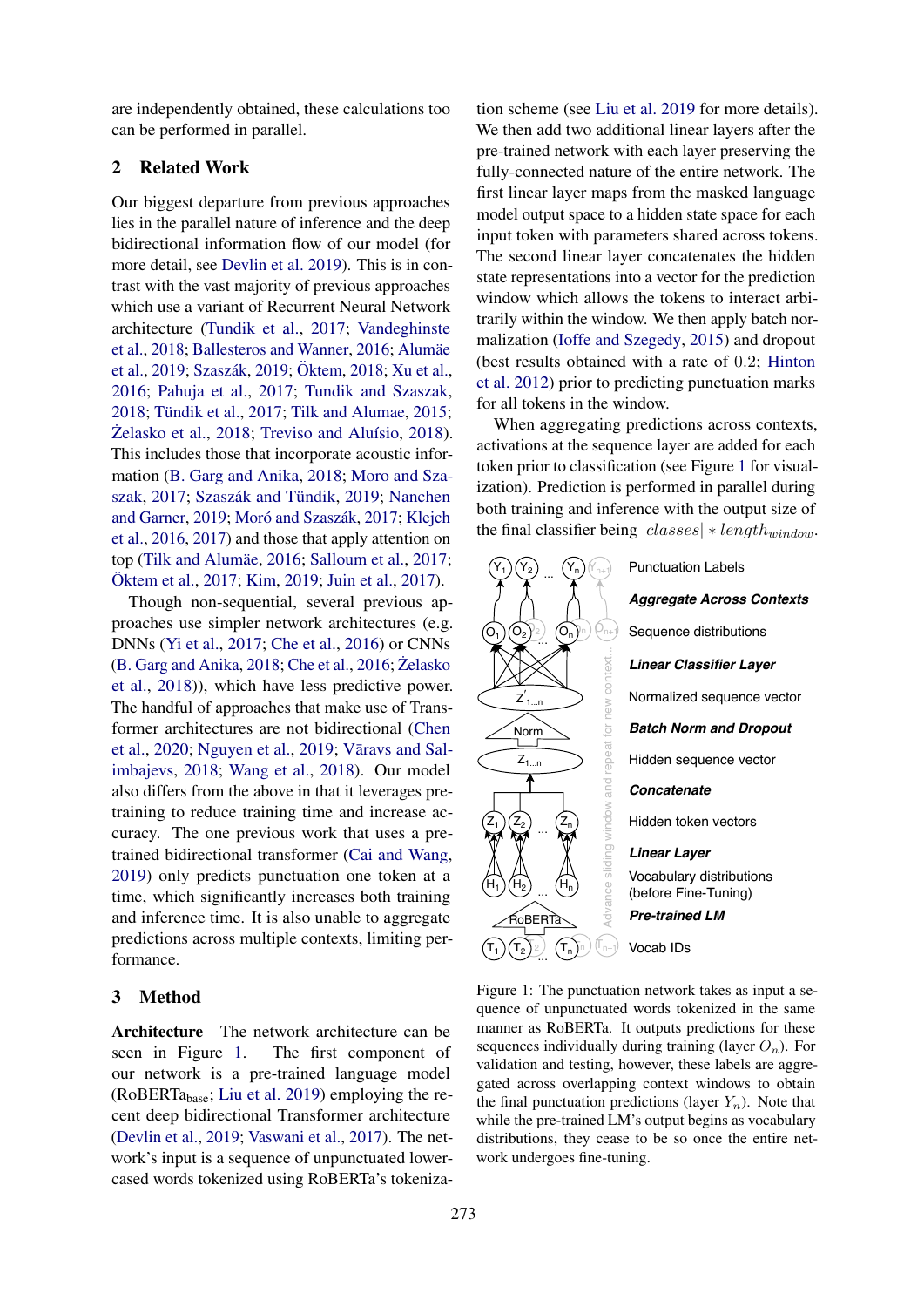<span id="page-2-0"></span>

|                                       |      | Comma |      | Period |      | Question |      |      | Overall |      |      |      |
|---------------------------------------|------|-------|------|--------|------|----------|------|------|---------|------|------|------|
| Models                                | P    | R     | F    | P      | R    | F        | P    | R    | F       | P    | R    | F    |
| $DNN-A$ (Che et al., 2016)            | 48.6 | 42.4  | 45.3 | 59.7   | 68.3 | 63.7     |      |      |         | 54.8 | 53.6 | 54.2 |
| CNN-2A (Che et al., 2016)             | 48.1 | 44.5  | 46.2 | 57.6   | 69.0 | 62.8     |      |      |         | 53.4 | 55.0 | 54.2 |
| T-LSTM (Tilk and Alumae, 2015)        | 49.6 | 41.4  | 45.1 | 60.2   | 53.4 | 56.6     | 57.1 | 43.5 | 49.4    | 55.0 | 47.2 | 50.8 |
| T-BRNN (Tilk and Alumäe, 2016)        | 64.4 | 45.2  | 53.1 | 72.3   | 71.5 | 71.9     | 67.5 | 58.7 | 62.8    | 68.9 | 58.1 | 63.1 |
| T-BRNN-pre (Tilk and Alumäe, 2016)    | 65.5 | 47.1  | 54.8 | 73.3   | 72.5 | 72.9     | 70.7 | 63.0 | 66.7    | 70.0 | 59.7 | 64.4 |
| Single-BiRNN (Pahuja et al., 2017)    | 62.2 | 47.7  | 54.0 | 74.6   | 72.1 | 73.4     | 67.5 | 52.9 | 59.3    | 69.2 | 59.8 | 64.2 |
| Corr-BiRNN (Pahuja et al., 2017)      | 60.9 | 52.4  | 56.4 | 75.3   | 70.8 | 73.0     | 70.7 | 56.9 | 63.0    | 68.6 | 61.6 | 64.9 |
| DRNN-LWMA (Kim, 2019)                 | 63.4 | 55.7  | 59.3 | 76.0   | 73.5 | 74.7     | 75.0 | 71.7 | 73.3    | 70.0 | 64.6 | 67.2 |
| DRNN-LWMA-pre (Kim, 2019)             | 62.9 | 60.8  | 61.9 | 77.3   | 73.7 | 75.5     | 69.6 | 69.6 | 69.6    | 69.9 | 67.2 | 68.6 |
| <b>RoBERTabase</b>                    | 76.9 | 75.4  | 76.2 | 86.1   | 89.3 | 87.7     | 88.9 | 87.0 | 87.9    | 84.0 | 83.9 | 83.9 |
| Different Pre-trained Language Models |      |       |      |        |      |          |      |      |         |      |      |      |
| RoBERTalarge                          | 74.3 | 76.9  | 75.5 | 85.8   | 91.6 | 88.6     | 83.7 | 89.1 | 86.3    | 81.3 | 85.9 | 83.5 |
| XLNetbase                             | 76.6 | 74.9  | 75.8 | 84.6   | 90.6 | 87.5     | 82.0 | 89.1 | 85.4    | 81.1 | 84.9 | 82.9 |
| $T5_{base}$                           | 70.5 | 77.2  | 73.7 | 85.6   | 85.5 | 85.6     | 83.7 | 89.1 | 86.3    | 79.9 | 84.0 | 81.9 |
| <b>BERT</b> <sub>base</sub>           | 72.8 | 70.8  | 71.8 | 81.9   | 86.6 | 84.2     | 80.8 | 91.3 | 85.7    | 78.5 | 82.9 | 80.6 |
| $ALBERT_{base}$                       | 69.4 | 69.3  | 69.4 | 80.9   | 84.5 | 82.7     | 76.7 | 71.7 | 74.2    | 75.7 | 75.2 | 75.4 |
| DistilRoBERTa                         | 70.0 | 64.5  | 67.1 | 78.2   | 83.5 | 80.8     | 75.0 | 71.7 | 73.3    | 74.4 | 73.2 | 73.7 |

Table 1: Compared to previous approaches, our model achieves state of the art performance on the reference transcripts of the TED Talks dataset as measured by precision (P), recall (R), and F-1 score (F). Experimental results with different pre-trained language models are included below for comparison with the best RoBERTa<sub>base</sub> model.

Training Schedule It is worth noting that we use only the TED Talks dataset described below for training but enjoy significant benefits from a sizable pre-training corpus [\(Liu et al.,](#page-5-13) [2019\)](#page-5-13). Although prediction is performed on multiple tokens at once, the same number of training samples are generated from the corpus by moving the sliding window one token at a time over the input. To perform gradient descent, we use LookAhead [\(Zhang et al.,](#page-6-16) [2019\)](#page-6-16) with RAdam [\(Liu et al.,](#page-5-16) [2020\)](#page-5-16) as the base optimizer. We use a simple cross-entropy function to calculate the loss for each token's classification prediction.

Our best performing model (see Table [1\)](#page-2-0) uses a prediction window size of 100, a final-layer dropout of 0.2, and a hidden-state space of dimensionality 1500. The top two linear layers (henceforth referred to as the "top layers") are initially trained from scratch while the transformer core remains frozen. Then, having selected the model version with the lowest validation loss from training the top layers, the transformer core is unfrozen, and we fine-tune the parameters of the entire network. We then select the model version with the lowest validation loss to prevent overfitting.

We train the top layers for nine epochs with a mini-batch size of 1000 (using 100-token sequences) while the transformer is frozen. The lowest validation loss for the top layers is usually achieved around the sixth epoch. We then unfreeze the transformer and fine-tune the entire network for

three more epochs with a mini-batch size of 250. We typically observe the lowest validation loss midway through the first epoch while fine-tuning. It is worth noting that a highly competitive model (82.6 overall F1) can be trained with just 1 epoch each for the top layers and fine-tuning. This training can be completed in slightly less than 1 hour on a p3.16xlarge AWS instance (with 8x Tesla V100 GPUs).

For the LookAhead optimizer, we use a sync rate of 0.5, and a sync period of 6. The RAdam optimizer—used as the model's base optimizer has its learning rate set to  $10^{-5}$ ,  $\beta_1 = 0.9$ ,  $\beta_2 =$ 0.999,  $\epsilon = 10^{-8}$ . We do not use weight decay.

Data To train the network and evaluate its performance (both at test and validation time), we use the IWSLT 2012 TED Talks dataset [\(Cettolo et al.,](#page-4-7) [2012\)](#page-4-7). This dataset is a common benchmark in automatic punctuation (e.g. [Kim](#page-5-10) [2019\)](#page-5-10) and consists of a 2.1M word training set, a 296k word validation set, and a 12.6k word test set (for reference transcription, 12.8k for ASR output). Each word is labeled with the punctuation mark that follows it, yielding a 4-class classification problem: comma, period, question mark, or no punctuation. The class balance of the training dataset is as follows: 85.7% no punctuation, 7.53% comma, 6.3% period, 0.47% question mark.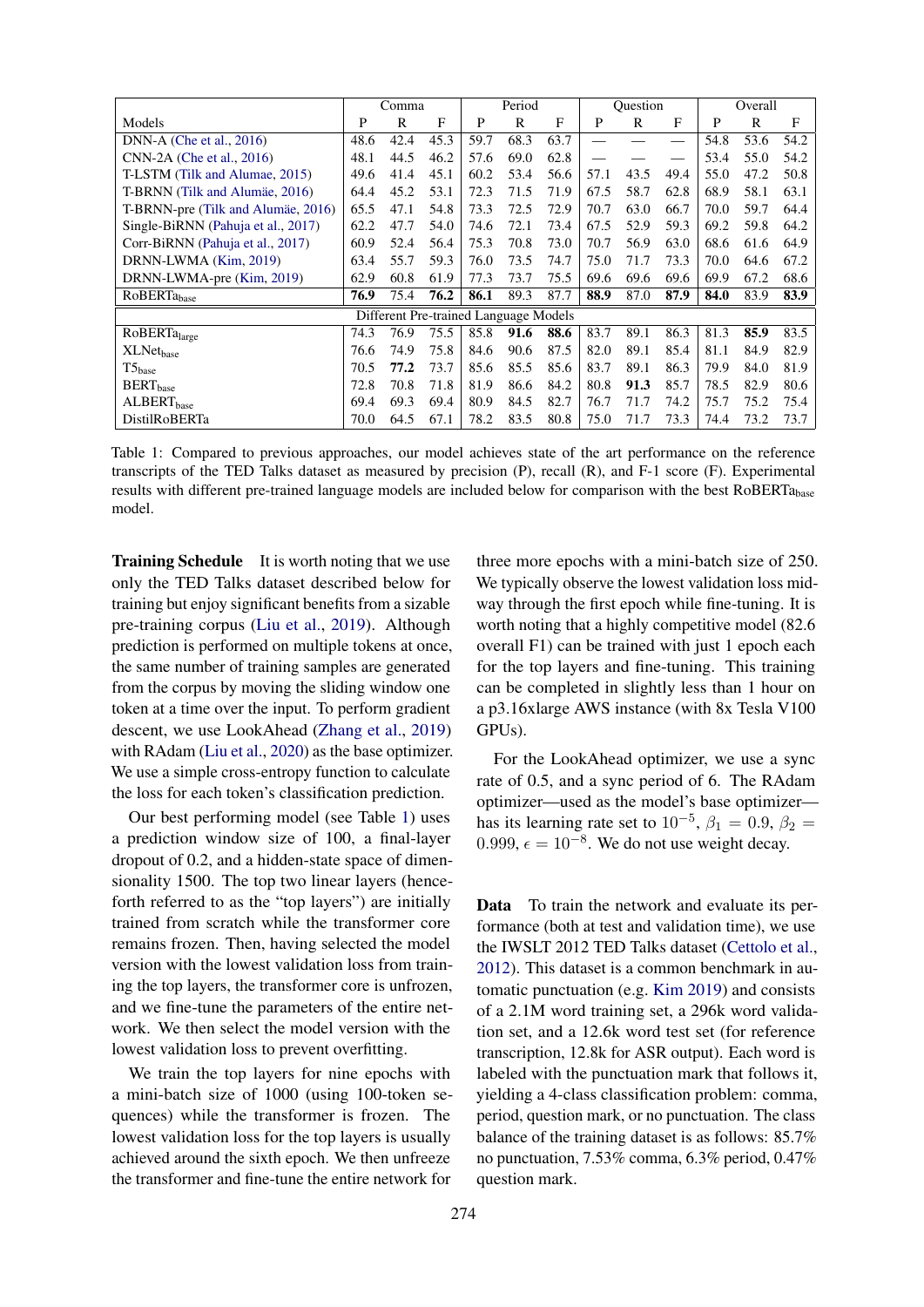#### 4 Results

The results of our best performing model relative to previous results published on this benchmark can be found in Table [1.](#page-2-0) Additionally, we conducted a number of ablation experiments manipulating various aspects of the architecture and training routine. In providing accuracy comparisons, all results in this section are reported in terms of the absolute change in the overall F1 measure.

In place of the pre-trained RoBERTa<sub>base</sub> language model, which provided the best result, we also evaluated (in order of decreasing performance relative to RoBERTa as implemented by [Wolf et al.](#page-6-17)  $(2020)^1$  $(2020)^1$  $(2020)^1$ : XLNet<sub>base</sub> (-1.0%; [Yang et al.](#page-6-18) [2020\)](#page-6-18), T5<sub>base</sub> (-2.1%; [Raffel et al.](#page-6-19) [2019\)](#page-6-19), BERT<sub>base</sub> (-3.4%; [Devlin et al.](#page-4-0) [2019\)](#page-4-0), and ALBERT<sub>base</sub>  $(-8.5\%;$ [Lan et al.](#page-5-17) [2020\)](#page-5-17). Full results from these models can be seen at the bottom of Table [1.](#page-2-0) The performance benefit of RoBERT $a_{base}$  over BERT $_{base}$  is likely due to the significant increase in pre-training corpus size. The lower performance of  $ALBERT_{base}$ may be due to the sharing of parameters across layers. It is interesting to note that XLNetbase provides higher recall for periods and question marks and  $T5_{base}$  for commas and question marks, but both sacrifice significant precision to achieve this.

In addition to the LookAhead optimizer using RAdam as its base, we also evaluated: LookAhead with Adam  $(-1.5\%)$ , RAdam alone  $(-1.6\%)$ , and Adam alone (-2.9%; [Kingma and Ba](#page-5-18) [2017\)](#page-5-18). Given the class imbalance inherent in the dataset between the no punctuation class and all the punctuation marks, we tested focal loss [\(Lin et al.,](#page-5-19) [2018\)](#page-5-19), class weighting, and their combination, but found that none outperformed simple cross-entropy loss.

Perhaps the most noteworthy result is the comparison between parallel prediction (described above) and sequential prediction, wherein the forward pass predicts punctuation for one token at a time using a context window centered on that token. Sequential prediction requires longer inference times  $(>15x)$  yet yields only a marginal performance benefit (2.2%) relative to a parallel prediction without aggregation across multiple contexts. Ensembling predictions over multiple contexts overcomes the performance gap, while retaining an advantage with respect to inference time. Compared to the self-ensemble approach, sequential prediction is  $>4x$  slower and 5.4% less accu-

<span id="page-3-1"></span>

| Predictions | F1      | <b>CPU</b>     | <b>GPU</b>    |  |  |
|-------------|---------|----------------|---------------|--|--|
| per token   | Overall | Runtime        | Runtime       |  |  |
|             | 76.3    | 1x             | 1 x           |  |  |
| 2           | 79.4    | 1.8x           | 1.1x          |  |  |
| 3           | 81.8    | 2.6x           | 1.2x          |  |  |
|             | 83.2    | 5.2x           | 1.5x          |  |  |
|             | 83.9    | 7.7x           | 1.9x          |  |  |
| Processor   |         | 18x Intel Xeon | 8x Tesla V100 |  |  |
|             |         | (c5.18xlarge)  | (p3.16xlarge) |  |  |

Table 2: Aggregating multiple parallel predictions exhibits a tradeoff between runtime and accuracy. Runtime results on the TED test set are presented relative to single predictions separately on CPU and GPU for ease of reading. To relate the two, the CPU single predictions are 9.4x slower than GPU. All runtime estimates are obtained from the mean of 10 runs.

rate.

A less obvious choice must be made between a single parallel prediction and multiple aggregated predictions, given the additional runtime of multiple predictions (see Table [2](#page-3-1) for details). For our purposes, the 7.6% improvement is worth the increase in inference time, which is sub-linear given GPU parallelization but still appreciable. While our best method sums activations from different contexts to obtain the aggregate predictions, we also tested adding normalized probabilities across classes and then renormalizing, but we found it resulted in slightly worse performance (-0.3%).

In addition to the RoBERTa<sub>base</sub> model whose results are reported here, we also trained with a RoBERTa<sub>large</sub> model. There was no appreciable performance difference between the two sizes (the large being -0.4% worse) however the large model incurred a significant slowdown ( $\approx$ 1.5x). This may imply that the base model size is adequately powered for punctuation tasks, at least on manually transcribed English datasets similar to the benchmark. This is supported by the findings of [Kovaleva](#page-5-20) [et al.](#page-5-20)  $(2019)$ , who found BERT<sub>base</sub> to be overparameterized for most downstream tasks, implying RoBERTalarge would be extremely overparameterized. A smaller pre-trained language model option is DistilRoBERTa, a knowledge distilled version of RoBERTa (analogous to DistilBERT: [Sanh et al.](#page-6-20) [2020\)](#page-6-20). The DistilRoBERTa network is 12% smaller and performs inference  $\approx$ 1.2x faster, but sacrifices 9.1% in accuracy on the benchmark.

The previous state of the art approach was a multi-headed attention network on top of multiple stacked bidirectional GRU layers [\(Kim,](#page-5-10) [2019\)](#page-5-10).

<span id="page-3-0"></span><sup>&</sup>lt;sup>1</sup>Available from [https://github.com/](https://github.com/huggingface/transformers) [huggingface/transformers](https://github.com/huggingface/transformers)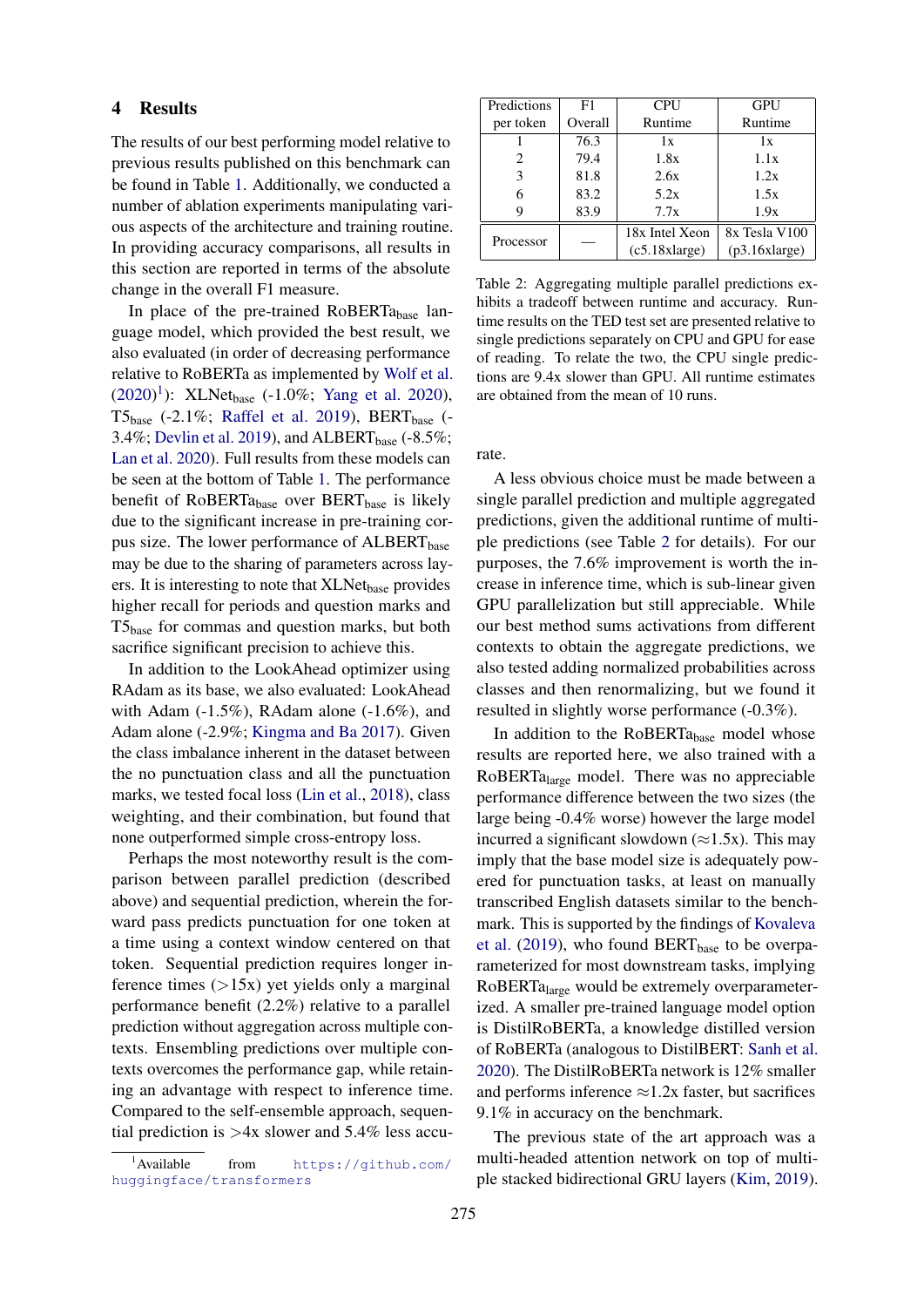Given the recurrent nature of the GRU layers, the network is subject to the shortcomings of sequential computation discussed in the Introduction. Our findings illustrate yet another language task where transformers outperform previous recurrent neural network approaches.

Our approach enjoys a 48.7% relative improvement (15.3 absolute) over the previous state of the art [\(Kim,](#page-5-10) [2019\)](#page-5-10). Given the ablation results presented above, we attribute the performance gains to the deeply bi-directional transformer architecture, the benefit of leveraging RoBERTa's pre-trained language model trained on  $\approx$  33B words, and the aggregation of multiple prediction contexts for robust inference. Some performance gain may also be attributed to the addition of an encoding layer trained solely on the punctuation task.

One of the more notable findings is that the nonrecurrent nature of the entire network allows for a large degree of parallelization resulting in a more competitive runtime compared to previous recurrent approaches. While source code was not openly available for benchmarking runtime against [Kim](#page-5-10) [\(2019\)](#page-5-10), we did compare against a similar approach from Tilk and Alumäe  $(2016)^2$  $(2016)^2$  $(2016)^2$ , which was roughly 78.8x slower on GPUs and 1.2x slower on a CPU, when evaluating the TED Talks test set.

The results presented here have not benefited from any rigorous hyperparameter tuning (e.g. grid search or Bayesian optimization). We leave that to future work given that a rigorous systematic approach may yield appreciable improvements in accuracy.

## 5 Conclusion

We have presented a state of the art automatic punctuation system which aggregates multiple prediction contexts for robust inference on transcribed speech. The use of multiple prediction contexts, unsupervised pre-training, and increased parallelism makes it possible to achieve significant performance gains without increased runtime or cost.

On a different dataset, Boháč et al. [\(2017\)](#page-4-9) reported human agreement of around 76% for punctuation location and 70% for use of the same punctuation mark. Although we have yet to make a direct comparison, it's possible our model is already competitive with human performance on this task. Future work will explore how this performance

translates in terms of readability and whether it is sufficient to compensate for some amount of word error, as suggested by Tündik et al.  $(2018)$ .

#### References

- <span id="page-4-2"></span>Tanel Alumäe, Ottokar Tilk, and Asadullah. 2019. [Advanced Rich Transcription System for Esto](https://doi.org/10.3233/978-1-61499-912-6-1)[nian Speech.](https://doi.org/10.3233/978-1-61499-912-6-1) *arXiv:1901.03601 [cs]*. ArXiv: 1901.03601.
- <span id="page-4-3"></span>B. Garg and Anika. 2018. [Analysis of Punctuation](https://doi.org/10.1109/MITE.2018.8747063) [Prediction Models for Automated Transcript Gener](https://doi.org/10.1109/MITE.2018.8747063)[ation in MOOC Videos.](https://doi.org/10.1109/MITE.2018.8747063) In *2018 IEEE 6th International Conference on MOOCs, Innovation and Technology in Education (MITE)*, pages 19–26. Journal Abbreviation: 2018 IEEE 6th International Conference on MOOCs, Innovation and Technology in Education (MITE).
- <span id="page-4-1"></span>Miguel Ballesteros and Leo Wanner. 2016. [A Neural](https://doi.org/10.18653/v1/D16-1111) [Network Architecture for Multilingual Punctuation](https://doi.org/10.18653/v1/D16-1111) [Generation.](https://doi.org/10.18653/v1/D16-1111) In *Proceedings of the 2016 Conference on Empirical Methods in Natural Language Processing*, pages 1048–1053, Austin, Texas. Association for Computational Linguistics.
- <span id="page-4-9"></span>Marek Boháč, Michal Rott, and Vojtěch Kovář. 2017. [Text Punctuation: An Inter-annotator Agreement](https://doi.org/10.1007/978-3-319-64206-2_14) [Study.](https://doi.org/10.1007/978-3-319-64206-2_14) In Kamil Ekštein and Václav Matoušek, editors, *Text, Speech, and Dialogue*, volume 10415, pages 120–128. Springer International Publishing, Cham. Series Title: Lecture Notes in Computer Science.
- <span id="page-4-6"></span>Yunqi Cai and Dong Wang. 2019. [Question Mark Pre](https://doi.org/10.1109/APSIPAASC47483.2019.9023090)[diction By Bert.](https://doi.org/10.1109/APSIPAASC47483.2019.9023090) In *2019 Asia-Pacific Signal and Information Processing Association Annual Summit and Conference (APSIPA ASC)*, pages 363–367, Lanzhou, China. IEEE.
- <span id="page-4-7"></span>M Federico M Cettolo, L Bentivogli, M Paul, and S Stuker. 2012. Overview of the IWSLT 2012 Evaluation Campaign. page 22.
- <span id="page-4-4"></span>Xiaoyin Che, Cheng Wang, Haojin Yang, and Christoph Meinel. 2016. [Punctuation Prediction for](https://www.aclweb.org/anthology/L16-1103) [Unsegmented Transcript Based on Word Vector.](https://www.aclweb.org/anthology/L16-1103) In *Proceedings of the Tenth International Conference on Language Resources and Evaluation (LREC'16)*, pages 654–658, Portorož, Slovenia. European Language Resources Association (ELRA).
- <span id="page-4-5"></span>Qian Chen, Mengzhe Chen, Bo Li, and Wen Wang. 2020. [Controllable Time-Delay Transformer for](http://arxiv.org/abs/2003.01309) [Real-Time Punctuation Prediction and Disfluency](http://arxiv.org/abs/2003.01309) [Detection.](http://arxiv.org/abs/2003.01309) *arXiv:2003.01309 [cs, eess]*. ArXiv: 2003.01309.
- <span id="page-4-0"></span>Jacob Devlin, Ming-Wei Chang, Kenton Lee, and Kristina Toutanova. 2019. [BERT: Pre-training](http://arxiv.org/abs/1810.04805) [of Deep Bidirectional Transformers for Language](http://arxiv.org/abs/1810.04805) [Understanding.](http://arxiv.org/abs/1810.04805) *arXiv:1810.04805 [cs]*. ArXiv: 1810.04805.

<span id="page-4-8"></span><sup>&</sup>lt;sup>2</sup>The source code is available from  $https://github.$ [com/ottokart/punctuator2](https://github.com/ottokart/punctuator2)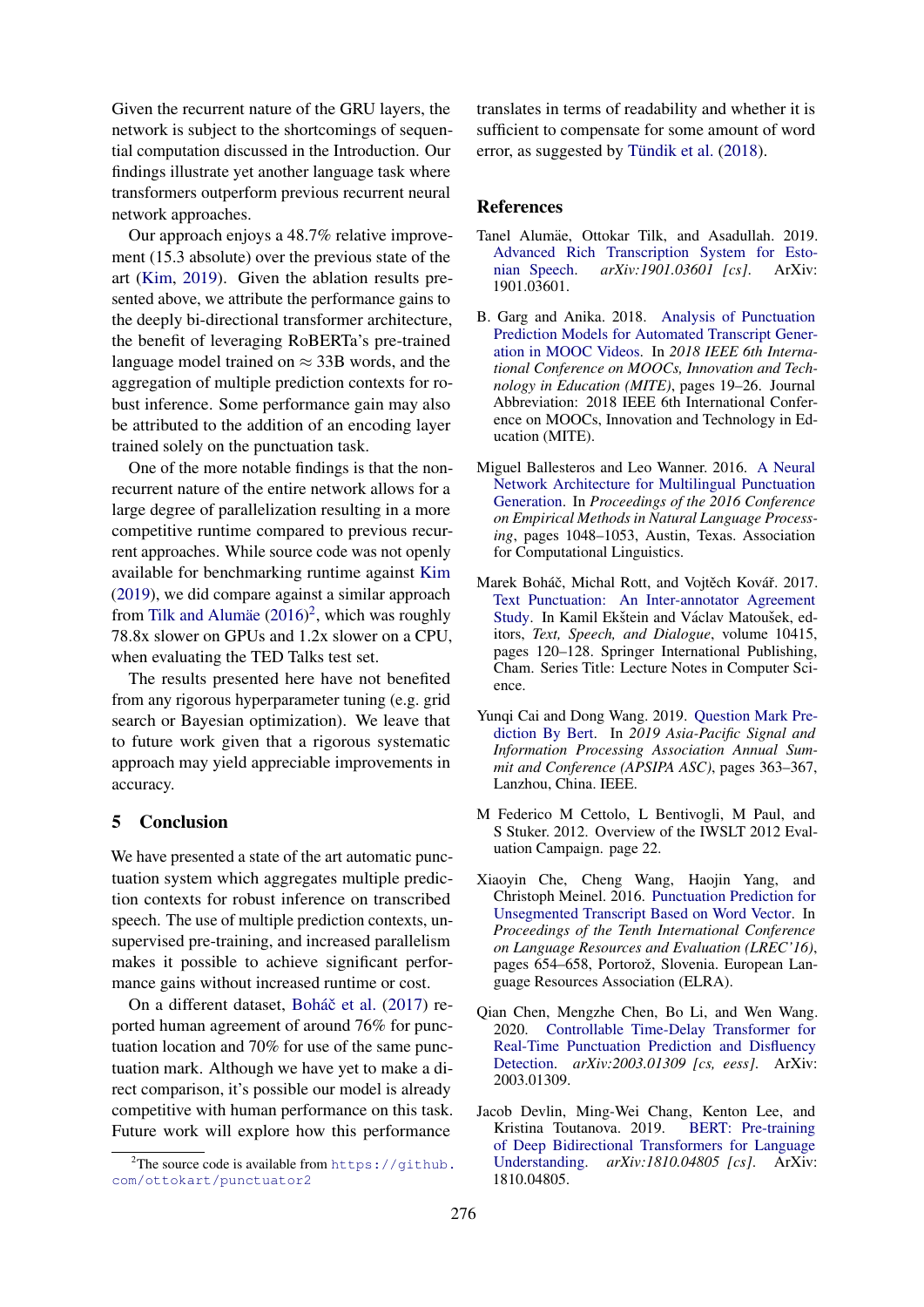- <span id="page-5-0"></span>Erik Edwards, Wael Salloum, Greg P. Finley, James Fone, Greg Cardiff, Mark Miller, and David Suendermann-Oeft. 2017. Medical Speech Recognition: Reaching Parity with Humans. In *Speech and Computer*, pages 512–524, Cham. Springer International Publishing.
- <span id="page-5-1"></span>Jiatao Gu, Graham Neubig, Kyunghyun Cho, and Victor O. K. Li. 2017. [Learning to Translate](http://arxiv.org/abs/1610.00388) [in Real-time with Neural Machine Translation.](http://arxiv.org/abs/1610.00388) *arXiv:1610.00388 [cs]*. ArXiv: 1610.00388.
- <span id="page-5-15"></span>Geoffrey E. Hinton, Nitish Srivastava, Alex Krizhevsky, Ilya Sutskever, and Ruslan R. Salakhutdinov. 2012. [Improving neural networks by](http://arxiv.org/abs/1207.0580) [preventing co-adaptation of feature detectors.](http://arxiv.org/abs/1207.0580) *arXiv:1207.0580 [cs]*. ArXiv: 1207.0580.
- <span id="page-5-14"></span>Sergey Ioffe and Christian Szegedy. 2015. [Batch](http://arxiv.org/abs/1502.03167) [Normalization: Accelerating Deep Network](http://arxiv.org/abs/1502.03167) [Training by Reducing Internal Covariate Shift.](http://arxiv.org/abs/1502.03167) *arXiv:1502.03167 [cs]*. ArXiv: 1502.03167.
- <span id="page-5-3"></span>Douglas Jones, Florian Wolf, Edward Gibson, Elliott Williams, Evelina Fedorenko, Douglas Reynolds, and Marc Zissman. 2003. Measuring the readability of automatic speech-to-text transcripts. In *In EU-ROSPEECH*, pages 1585–1588.
- <span id="page-5-11"></span>Chin Char Juin, Richard Xiong Jun Wei, Luis Fernando D'Haro, and Rafael E. Banchs. 2017. [Punctua](https://doi.org/10.1109/TENCON.2017.8228151)[tion prediction using a bidirectional recurrent neural](https://doi.org/10.1109/TENCON.2017.8228151) [network with part-of-speech tagging.](https://doi.org/10.1109/TENCON.2017.8228151) In *TENCON 2017 - 2017 IEEE Region 10 Conference*, pages 1806–1811, Penang. IEEE.
- <span id="page-5-10"></span>Seokhwan Kim. 2019. [Deep Recurrent Neural](https://doi.org/10.1109/ICASSP.2019.8682418) [Networks with Layer-wise Multi-head Attentions](https://doi.org/10.1109/ICASSP.2019.8682418) [for Punctuation Restoration.](https://doi.org/10.1109/ICASSP.2019.8682418) In *ICASSP 2019 - 2019 IEEE International Conference on Acoustics, Speech and Signal Processing (ICASSP)*, pages 7280–7284, Brighton, United Kingdom. IEEE.
- <span id="page-5-18"></span>Diederik P. Kingma and Jimmy Ba. 2017. [Adam: A Method for Stochastic Optimization.](http://arxiv.org/abs/1412.6980) *arXiv:1412.6980 [cs]*. ArXiv: 1412.6980.
- <span id="page-5-8"></span>Ondrej Klejch, Peter Bell, and Steve Renals. 2016. [Punctuated transcription of multi-genre broadcasts](https://doi.org/10.1109/SLT.2016.7846300) [using acoustic and lexical approaches.](https://doi.org/10.1109/SLT.2016.7846300) In *2016 IEEE Spoken Language Technology Workshop (SLT)*, pages 433–440, San Diego, CA. IEEE.
- <span id="page-5-9"></span>Ondrej Klejch, Peter Bell, and Steve Renals. 2017. [Sequence-to-sequence models for punctuated tran](https://doi.org/10.1109/ICASSP.2017.7953248)[scription combining lexical and acoustic features.](https://doi.org/10.1109/ICASSP.2017.7953248) In *2017 IEEE International Conference on Acoustics, Speech and Signal Processing (ICASSP)*, pages 5700–5704, New Orleans, LA. IEEE.
- <span id="page-5-20"></span>Olga Kovaleva, Alexey Romanov, Anna Rogers, and Anna Rumshisky. 2019. [Revealing the Dark Secrets](https://doi.org/10.18653/v1/D19-1445) [of BERT.](https://doi.org/10.18653/v1/D19-1445) In *Proceedings of the 2019 Conference on Empirical Methods in Natural Language Processing and the 9th International Joint Conference on Natural Language Processing (EMNLP-IJCNLP)*, pages

4364–4373, Hong Kong, China. Association for Computational Linguistics.

- <span id="page-5-17"></span>Zhenzhong Lan, Mingda Chen, Sebastian Goodman, Kevin Gimpel, Piyush Sharma, and Radu Soricut. 2020. [ALBERT: A Lite BERT for Self](http://arxiv.org/abs/1909.11942)[supervised Learning of Language Representations.](http://arxiv.org/abs/1909.11942) *arXiv:1909.11942 [cs]*. ArXiv: 1909.11942.
- <span id="page-5-19"></span>Tsung-Yi Lin, Priya Goyal, Ross Girshick, Kaiming He, and Piotr Dollár. 2018. [Focal Loss for Dense](http://arxiv.org/abs/1708.02002) [Object Detection.](http://arxiv.org/abs/1708.02002) *arXiv:1708.02002 [cs]*. ArXiv: 1708.02002.
- <span id="page-5-16"></span>Liyuan Liu, Haoming Jiang, Pengcheng He, Weizhu Chen, Xiaodong Liu, Jianfeng Gao, and Jiawei Han. 2020. [On the Variance of the Adaptive Learn](http://arxiv.org/abs/1908.03265)[ing Rate and Beyond.](http://arxiv.org/abs/1908.03265) *arXiv:1908.03265 [cs, stat]*. ArXiv: 1908.03265.
- <span id="page-5-13"></span>Yinhan Liu, Myle Ott, Naman Goyal, Jingfei Du, Mandar Joshi, Danqi Chen, Omer Levy, Mike Lewis, Luke Zettlemoyer, and Veselin Stoyanov. 2019. [RoBERTa: A Robustly Optimized BERT Pretrain](http://arxiv.org/abs/1907.11692)[ing Approach.](http://arxiv.org/abs/1907.11692) *arXiv:1907.11692 [cs]*. ArXiv: 1907.11692.
- <span id="page-5-2"></span>Michael McTear, Zoraida Callejas, and David Griol. 2016. *The conversational interface: talking to smart devices*. Electrical engineering. Springer, Cham. OCLC: 953421937.
- <span id="page-5-5"></span>Anna Moro and Gyorgy Szaszak. 2017. [A prosody in](https://doi.org/10.1109/CogInfoCom.2017.8268246)[spired RNN approach for punctuation of machine](https://doi.org/10.1109/CogInfoCom.2017.8268246) [produced speech transcripts to improve human read](https://doi.org/10.1109/CogInfoCom.2017.8268246)[ability.](https://doi.org/10.1109/CogInfoCom.2017.8268246) In *2017 8th IEEE International Conference on Cognitive Infocommunications (CogInfo-Com)*, pages 000219–000224, Debrecen. IEEE.
- <span id="page-5-7"></span>Anna Moró and György Szaszák. 2017. [A Phono](https://doi.org/10.21437/Interspeech.2017-204)[logical Phrase Sequence Modelling Approach for](https://doi.org/10.21437/Interspeech.2017-204) [Resource Efficient and Robust Real-Time Punctua](https://doi.org/10.21437/Interspeech.2017-204)[tion Recovery.](https://doi.org/10.21437/Interspeech.2017-204) In *Interspeech 2017*, pages 558–562. ISCA.
- <span id="page-5-6"></span>Alexandre Nanchen and Philip N. Garner. 2019. [Em](https://doi.org/10.1109/ICASSP.2019.8683796)[pirical Evaluation and Combination of Punctuation](https://doi.org/10.1109/ICASSP.2019.8683796) [Prediction Models Applied to Broadcast News.](https://doi.org/10.1109/ICASSP.2019.8683796) In *ICASSP 2019 - 2019 IEEE International Conference on Acoustics, Speech and Signal Processing (ICASSP)*, pages 7275–7279, Brighton, United Kingdom. IEEE.
- <span id="page-5-12"></span>Binh Nguyen, Vu Bao Hung Nguyen, Hien Nguyen, Pham Ngoc Phuong, The-Loc Nguyen, Quoc Truong Do, and Luong Chi Mai. 2019. [Fast](http://arxiv.org/abs/1908.02404) [and Accurate Capitalization and Punctuation for](http://arxiv.org/abs/1908.02404) [Automatic Speech Recognition Using Transformer](http://arxiv.org/abs/1908.02404)<br>and Chunk Merging.  $arXiv:1908.02404$  [cs]. [and Chunk Merging.](http://arxiv.org/abs/1908.02404) ArXiv: 1908.02404.
- <span id="page-5-4"></span>Vardaan Pahuja, Anirban Laha, Shachar Mirkin, Vikas Raykar, Lili Kotlerman, and Guy Lev. 2017. [Joint](http://arxiv.org/abs/1703.04650) [Learning of Correlated Sequence Labelling Tasks](http://arxiv.org/abs/1703.04650) [Using Bidirectional Recurrent Neural Networks.](http://arxiv.org/abs/1703.04650) *arXiv:1703.04650 [cs]*. ArXiv: 1703.04650.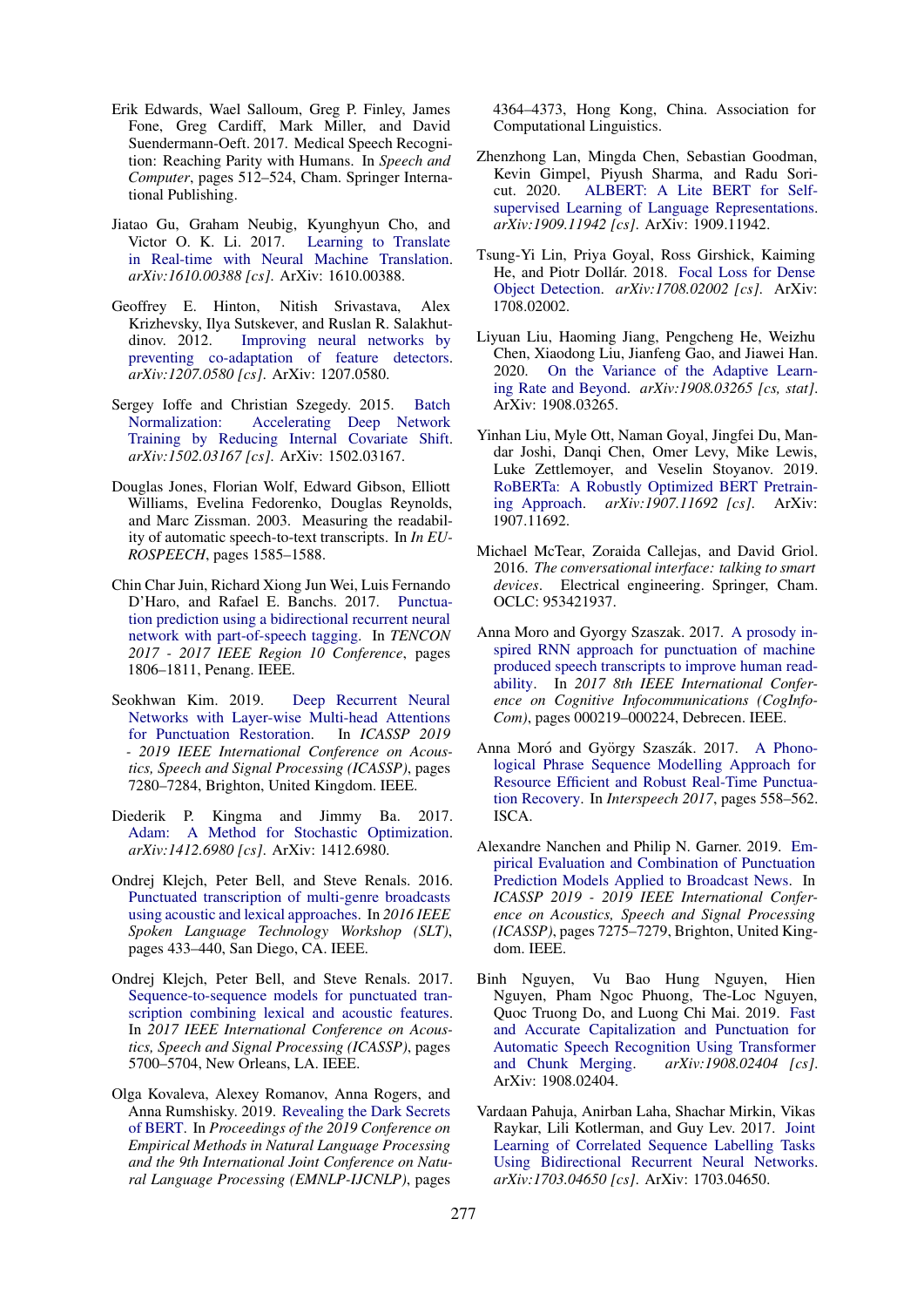- <span id="page-6-19"></span>Colin Raffel, Noam Shazeer, Adam Roberts, Katherine Lee, Sharan Narang, Michael Matena, Yanqi Zhou, Wei Li, and Peter J. Liu. 2019. [Exploring the Lim](http://arxiv.org/abs/1910.10683)[its of Transfer Learning with a Unified Text-to-Text](http://arxiv.org/abs/1910.10683) [Transformer.](http://arxiv.org/abs/1910.10683) *arXiv:1910.10683 [cs, stat]*. ArXiv: 1910.10683.
- <span id="page-6-12"></span>Wael Salloum, Greg Finley, Erik Edwards, Mark Miller, and David Suendermann-Oeft. 2017. [Deep Learn](https://doi.org/10.18653/v1/W17-2319)[ing for Punctuation Restoration in Medical Re](https://doi.org/10.18653/v1/W17-2319)[ports.](https://doi.org/10.18653/v1/W17-2319) In *BioNLP 2017*, pages 159–164, Vancouver, Canada,. Association for Computational Linguistics.
- <span id="page-6-20"></span>Victor Sanh, Lysandre Debut, Julien Chaumond, and Thomas Wolf. 2020. [DistilBERT, a distilled ver](http://arxiv.org/abs/1910.01108)[sion of BERT: smaller, faster, cheaper and lighter.](http://arxiv.org/abs/1910.01108) *arXiv:1910.01108 [cs]*. ArXiv: 1910.01108.
- <span id="page-6-4"></span>György Szaszák. 2019. [An Audio-based Sequential](https://doi.org/10.12700/APH.16.2.2019.2.6) [Punctuation Model for ASR and its Effect on Human](https://doi.org/10.12700/APH.16.2.2019.2.6) [Readability.](https://doi.org/10.12700/APH.16.2.2019.2.6) *Acta Polytechnica Hungarica*, 16(2).
- <span id="page-6-10"></span>György Szaszák and Máté Ákos Tündik. 2019. [Lever](https://doi.org/10.21437/Interspeech.2019-2132)[aging a Character, Word and Prosody Triplet for an](https://doi.org/10.21437/Interspeech.2019-2132) [ASR Error Robust and Agglutination Friendly Punc](https://doi.org/10.21437/Interspeech.2019-2132)[tuation Approach.](https://doi.org/10.21437/Interspeech.2019-2132) In *Interspeech 2019*, pages 2988– 2992. ISCA.
- <span id="page-6-8"></span>Ottokar Tilk and Tanel Alumae. 2015. LSTM for Punctuation Restoration in Speech Transcripts. In *IN-TERSPEECH*, page 6.
- <span id="page-6-11"></span>Ottokar Tilk and Tanel Alumäe. 2016. [Bidirectional](https://doi.org/10.21437/Interspeech.2016-1517) [Recurrent Neural Network with Attention Mecha](https://doi.org/10.21437/Interspeech.2016-1517)[nism for Punctuation Restoration.](https://doi.org/10.21437/Interspeech.2016-1517) pages 3047– 3051.
- <span id="page-6-9"></span>Marcos Vinícius Treviso and Sandra Maria Aluísio. 2018. [Sentence Segmentation and Disfluency Detec](https://doi.org/10.1007/978-3-319-99722-3_41)[tion in Narrative Transcripts from Neuropsycholog](https://doi.org/10.1007/978-3-319-99722-3_41)[ical Tests.](https://doi.org/10.1007/978-3-319-99722-3_41) In Aline Villavicencio, Viviane Moreira, Alberto Abad, Helena Caseli, Pablo Gamallo, Carlos Ramisch, Hugo Goncalo Oliveira, and Gustavo Henrique Paetzold, editors, *Computational Processing of the Portuguese Language*, volume 11122, pages 409–418. Springer International Publishing, Cham. Series Title: Lecture Notes in Computer Science.
- <span id="page-6-6"></span>Mate Akos Tundik and Gyorgy Szaszak. 2018. [Joint](https://doi.org/10.1109/CogInfoCom.2018.8639876) [Word- and Character-level Embedding CNN-RNN](https://doi.org/10.1109/CogInfoCom.2018.8639876) [Models for Punctuation Restoration.](https://doi.org/10.1109/CogInfoCom.2018.8639876) In *2018 9th IEEE International Conference on Cognitive Infocommunications (CogInfoCom)*, pages 000135– 000140, Budapest, Hungary. IEEE.
- <span id="page-6-3"></span>Mate Akos Tundik, Balazs Tarjan, and Gyorgy Szaszak. 2017. Á bilingual comparison of MaxEnt[and RNN-based punctuation restoration in speech](https://doi.org/10.1109/CogInfoCom.2017.8268227) [transcripts.](https://doi.org/10.1109/CogInfoCom.2017.8268227) In *2017 8th IEEE International Conference on Cognitive Infocommunications (CogInfo-Com)*, pages 000121–000126, Debrecen. IEEE.
- <span id="page-6-0"></span>Máté Ákos Tündik, György Szaszák, Gábor Gosztolya, and András Beke. 2018. [User-centric Evaluation of](https://doi.org/10.21437/Interspeech.2018-1352) [Automatic Punctuation in ASR Closed Captioning.](https://doi.org/10.21437/Interspeech.2018-1352) In *Interspeech 2018*, pages 2628–2632. ISCA.
- <span id="page-6-7"></span>Máté Ákos Tündik, Balázs Tarián, and György Szaszák. 2017. [Low Latency MaxEnt- and RNN-Based Word](https://doi.org/10.1007/978-3-319-68456-7_13) [Sequence Models for Punctuation Restoration of](https://doi.org/10.1007/978-3-319-68456-7_13) [Closed Caption Data.](https://doi.org/10.1007/978-3-319-68456-7_13) In Nathalie Camelin, Yannick Estève, and Carlos Martín-Vide, editors, Sta*tistical Language and Speech Processing*, volume 10583, pages 155–166. Springer International Publishing, Cham. Series Title: Lecture Notes in Computer Science.
- <span id="page-6-1"></span>Vincent Vandeghinste, Lyan Verwimp, Joris Pelemans, and Patrick Wambacq. 2018. A Comparison of Different Punctuation Prediction Approaches in a Translation Context. In *Proceedings of the 21st Annual Conference of the European Association for Machine Translation*, pages 269–278.
- <span id="page-6-2"></span>Ashish Vaswani, Noam Shazeer, Niki Parmar, Jakob Uszkoreit, Llion Jones, Aidan N. Gomez, Lukasz Kaiser, and Illia Polosukhin. 2017. [Attention Is](http://arxiv.org/abs/1706.03762) [All You Need.](http://arxiv.org/abs/1706.03762) *arXiv:1706.03762 [cs]*. ArXiv: 1706.03762.
- <span id="page-6-14"></span>Andris Vāravs and Askars Salimbajevs. 2018. [Restor](https://doi.org/10.1007/978-3-030-00810-9_9)[ing Punctuation and Capitalization Using Trans](https://doi.org/10.1007/978-3-030-00810-9_9)[former Models.](https://doi.org/10.1007/978-3-030-00810-9_9) In Thierry Dutoit, Carlos Martín-Vide, and Gueorgui Pironkov, editors, *Statistical Language and Speech Processing*, volume 11171, pages 91–102. Springer International Publishing, Cham. Series Title: Lecture Notes in Computer Science.
- <span id="page-6-15"></span>Feng Wang, Wei Chen, Zhen Yang, and Bo Xu. 2018. [Self-Attention Based Network for Punctua](https://doi.org/10.1109/ICPR.2018.8545470)[tion Restoration.](https://doi.org/10.1109/ICPR.2018.8545470) In *2018 24th International Conference on Pattern Recognition (ICPR)*, pages 2803– 2808, Beijing. IEEE.
- <span id="page-6-17"></span>Thomas Wolf, Lysandre Debut, Victor Sanh, Julien Chaumond, Clement Delangue, Anthony Moi, Pierric Cistac, Tim Rault, Remi Louf, Morgan Funtow- ´ icz, and Jamie Brew. 2020. [HuggingFace's Trans](http://arxiv.org/abs/1910.03771)[formers: State-of-the-art Natural Language Process](http://arxiv.org/abs/1910.03771)[ing.](http://arxiv.org/abs/1910.03771) *arXiv:1910.03771 [cs]*. ArXiv: 1910.03771.
- <span id="page-6-5"></span>Kaituo Xu, Lei Xie, and Kaisheng Yao. 2016. Investigating LSTM for Punctuation Prediction. In *2016 10th International Symposium on Chinese Spoken Language Processing (ISCSLP)*, pages 1–5.
- <span id="page-6-18"></span>Zhilin Yang, Zihang Dai, Yiming Yang, Jaime Carbonell, Ruslan Salakhutdinov, and Quoc V. Le. 2020. [XLNet: Generalized Autoregressive Pretraining for](http://arxiv.org/abs/1906.08237) [Language Understanding.](http://arxiv.org/abs/1906.08237) *arXiv:1906.08237 [cs]*. ArXiv: 1906.08237.
- <span id="page-6-13"></span>Jiangyan Yi, Jianhua Tao, Zhengqi Wen, and Ya Li. 2017. [Distilling Knowledge from an Ensemble of](https://doi.org/10.21437/Interspeech.2017-1079) [Models for Punctuation Prediction.](https://doi.org/10.21437/Interspeech.2017-1079) In *Interspeech 2017*, pages 2779–2783. ISCA.
- <span id="page-6-16"></span>Michael R. Zhang, James Lucas, Geoffrey Hinton, and Jimmy Ba. 2019. [Lookahead Optimizer: k steps](http://arxiv.org/abs/1907.08610) [forward, 1 step back.](http://arxiv.org/abs/1907.08610) *arXiv:1907.08610 [cs, stat]*. ArXiv: 1907.08610.